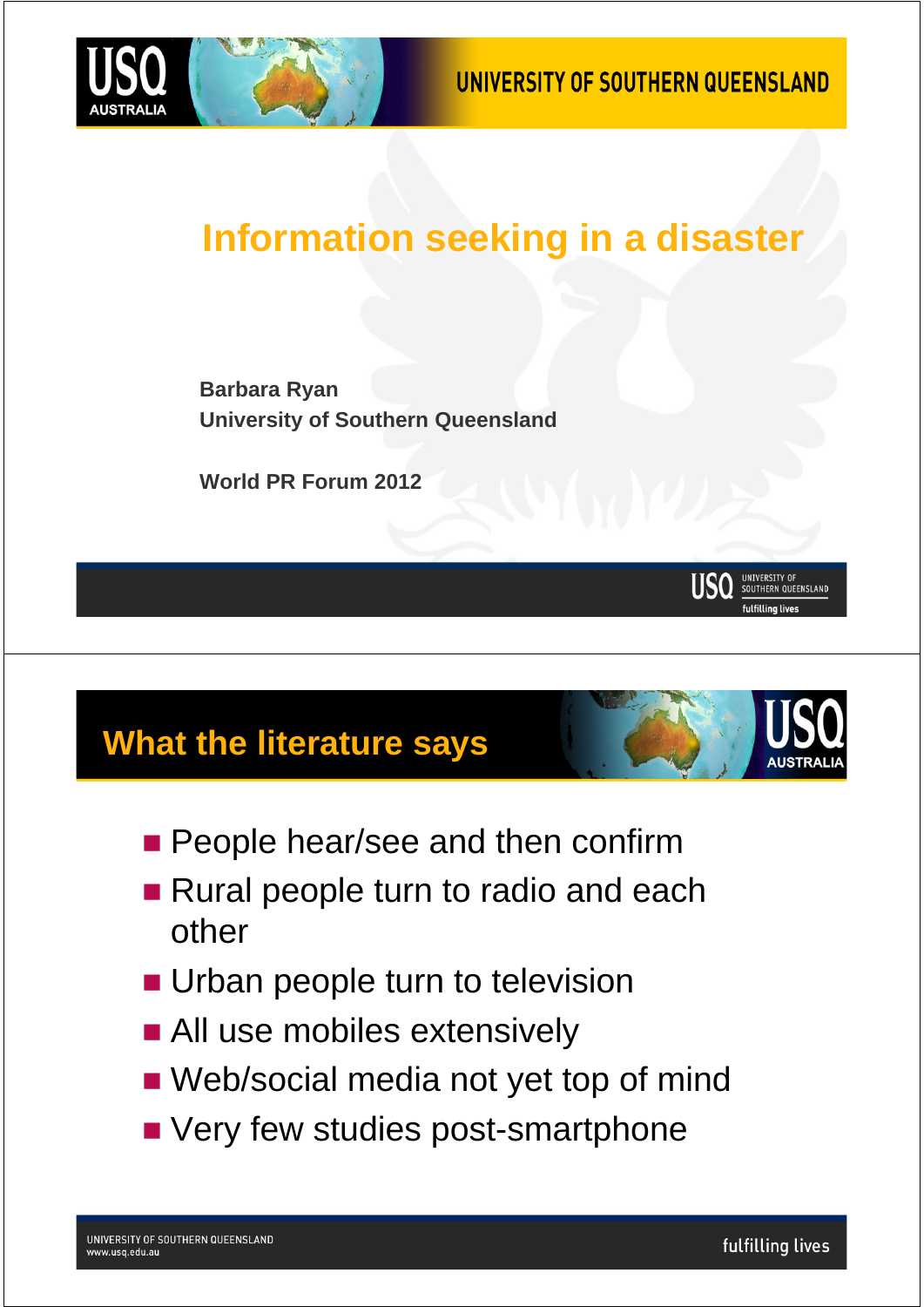

- St George, Qld slow flood
- Toowoomba, Qld flash flood
- Airlie Beach, Qld Cyclone Ului
- Gerogery, NSW bushfire

(All smaller, local disasters, none catastrophic)

UNIVERSITY OF SOUTHERN QUEENSLAND www.usg.edu.au



- **51 people interviewed**
- October 2010-July 2011
- **Convenience sampling**
- Shortage of under 25s
- Shortage of 'battlers' and CALD respondents
- Rich data!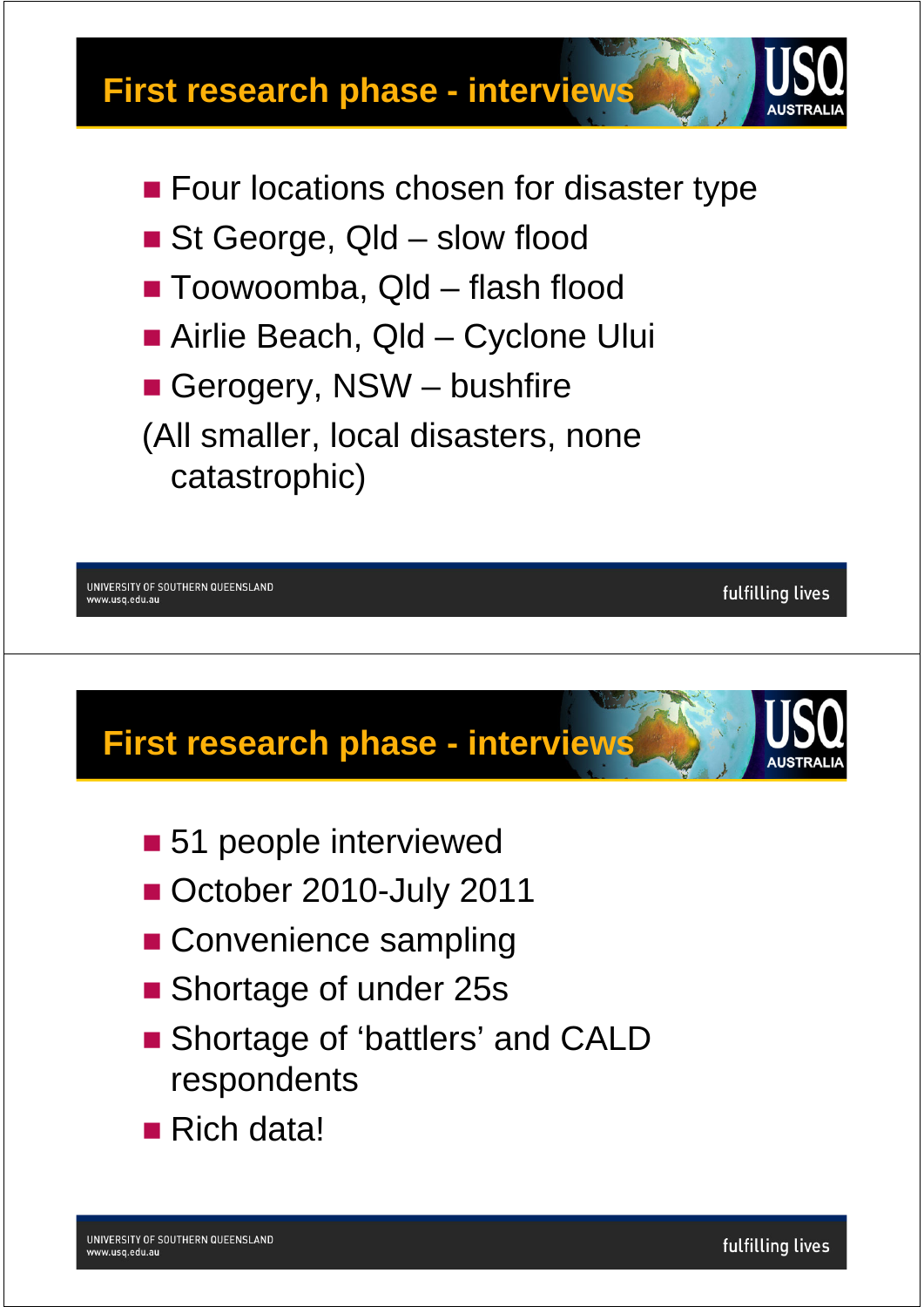#### **Interview findings**



- Different info seeking for each disaster, possibly relating to disaster timing fast/slow?
- Rural residents BOM for floods, neighbours/families via mobile, f2f, radio
- **Urban** friends/neighbours/family via mobile, f2f and email, television
- **Previous experience of others in slow moving** disasters/floods was important
- No time to listen to radio in bushfire

UNIVERSITY OF SOUTHERN QUEENSLAND www.usg.edu.au

## **Second research phase - survey**

- Web-based
- …and letter box drop of 2000 hard copies in 'battler' suburbs in Toowoomba/Brisbane
- 302 responses 277 electronic, 25 hard copy
- 246 responses from Australia
- Asked what DID you do/what WOULD you do
- August/September 2012
- **Still preparing data for analysis**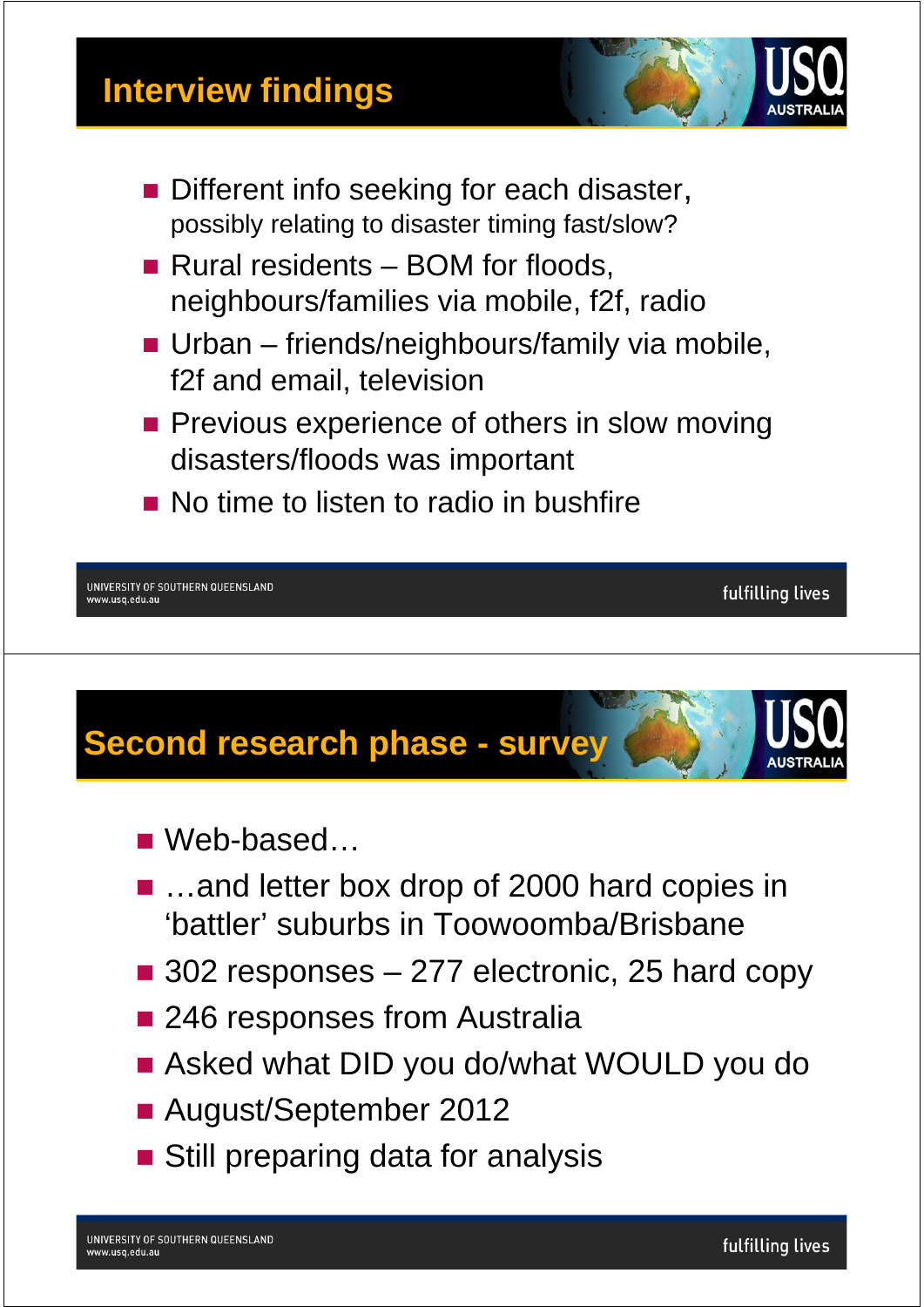

- 302 responses
- 79.8% Australian
- Majority of Oz respondents Queenslanders
- **79.6% female**
- 55% experienced disaster in past two years
- 82.5% of the experienced were via floods
- 6.9% younger than 25
- 19.7% 25-39 years
- 39.4% 40-55 years
- 26.6% 56-70 years
- 7.3% 71 years or older

UNIVERSITY OF SOUTHERN QUEENSLAND www.usg.edu.au

### **Preliminary survey results**

- How they first heard:
	- 19.2% learned about disaster from other people
	- <sup>18%</sup> from TV
	- **16.9% via radio**
	- **15.4% visuals seeing smoke, water etc**
	- **1.9% via agency social media**
	- **2.6% via agency or government website**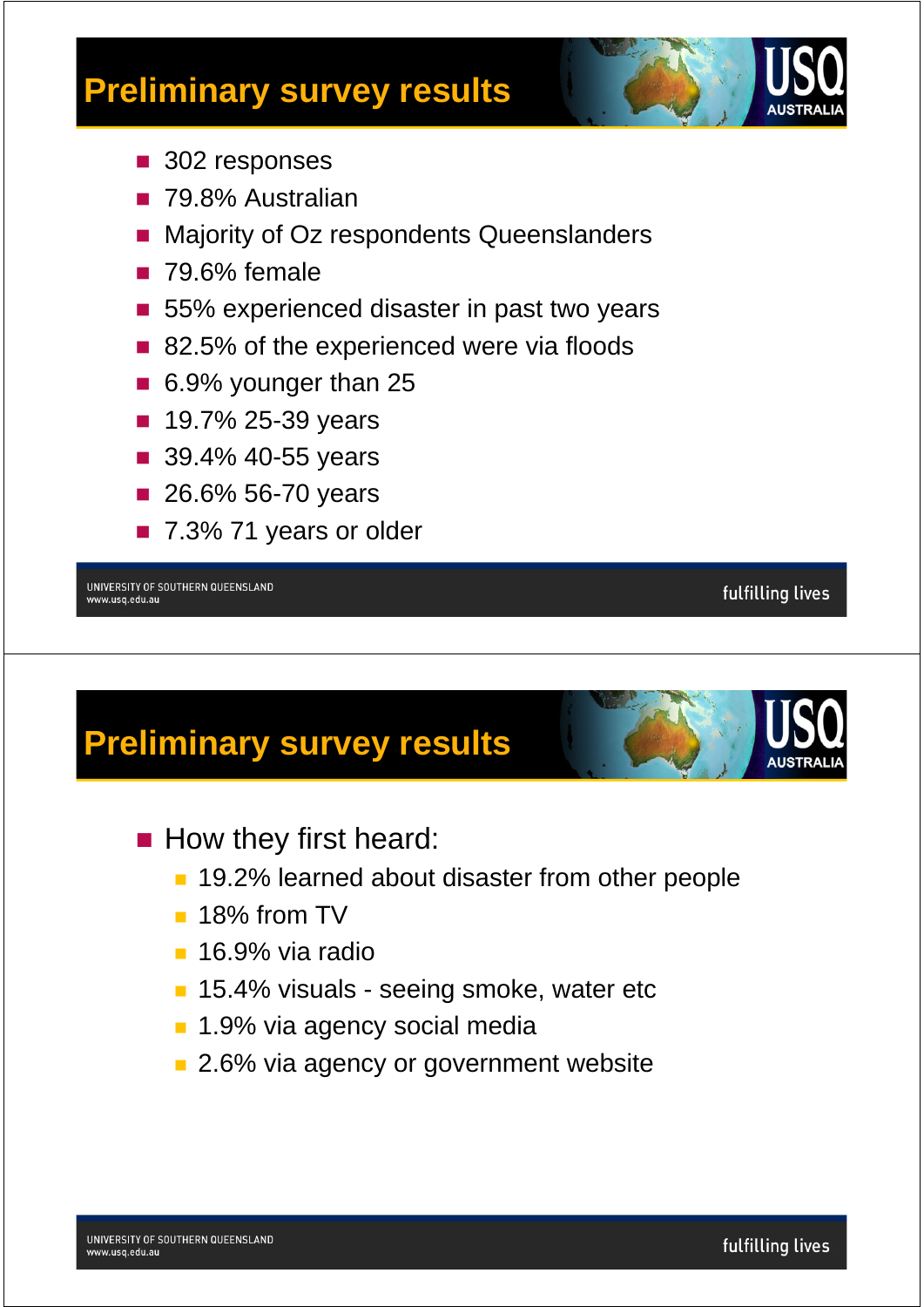

- **Notainally Where did they go then?** 
	- 27.1% News or weather website
	- **18.8% radio**
	- **13.2% agency or council website**
	- **11.3% television**
	- 5.3% agency social media

UNIVERSITY OF SOUTHERN QUEENSLAND www.usq.edu.au

## **Preliminary survey results**

- Main sources of info? A toolkit, but 'very important' and 'most important' were:
	- **75.4% news or weather website**
	- **73.4%** radio
	- **72.6% television**
	- 68.8% visuals
	- 68.1% other people by voice or face to face
	- 58.2% agency phone or text message
	- 52.8% agency or council website
	- 43% contact with friends/family via email, social media
	- **41.8% agency/council social media**
	- 36.3% contacts in agencies
	- 27.5% newspapers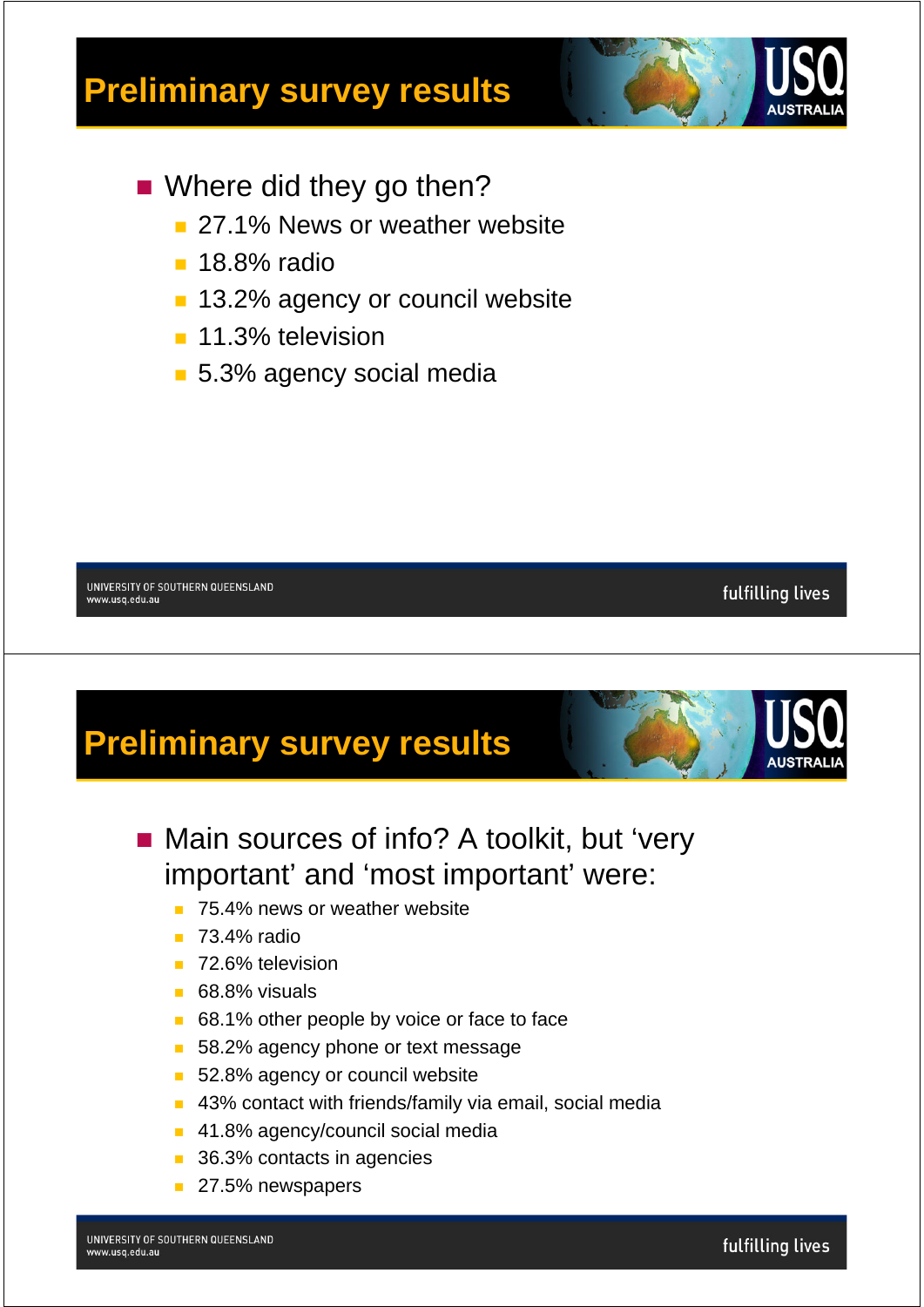

fulfilling lives

- Contact with friends and family?
	- **45.9% mobile phone voice calls**
	- **18.4% landline**
	- **16.4% text**
	- **11.9% face to face**
	- 5.3% social media
	- 2% email

UNIVERSITY OF SOUTHERN QUEENSLAND www.usq.edu.au

## **Preliminary survey results**

- Contact with friends and family when you are outside the disaster zone?
	- 72.3% had contacted friends/family who were in a disaster zone in past two years. This is how they did it:
		- 38.6% via mobile voice
		- 22.2% via landline
		- $\blacksquare$  19.3% via text
		- 9.1% via social media
		- $\sqrt{74\%}$  via email
		- 4.4% via other people, Skype, police or agency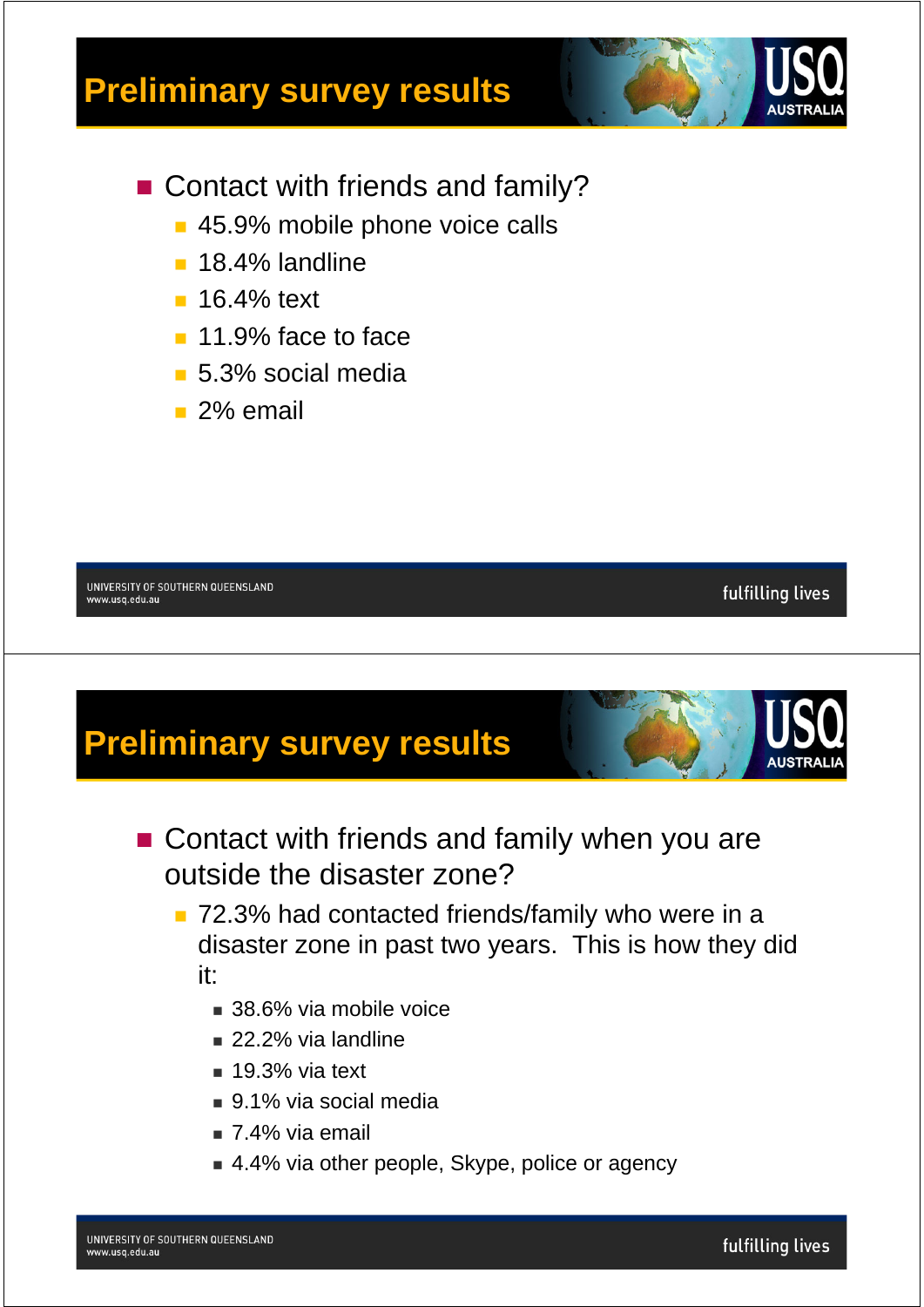

| <b>Slow flood</b>                                                                                         | <b>Flash flood</b>                                                                            |
|-----------------------------------------------------------------------------------------------------------|-----------------------------------------------------------------------------------------------|
| 40 respondents, 62.5% urban                                                                               | 83 respondents,<br>48.2% regional, 41% urban                                                  |
| Learned about it via:<br>-television 27.5%<br>-radio 25%<br>-other people direct 15%                      | Learned about it via:<br>-Visuals $24.4\%$<br>-Other people direct 20.7%<br>-Television 14.6% |
| Then:<br>- News or weather website 25%<br>-Emergency agency/council<br>website 17.5%<br>-Television 17.5% | Then:<br>-News or weather website 34.1%<br>-Radio 22%<br>-Television 14.6%                    |

UNIVERSITY OF SOUTHERN QUEENSLAND www.usq.edu.au

fulfilling lives

### **Preliminary survey results AUSTRALIA**

| <b>Slow flood</b>                                                                                             | <b>Flash flood</b>                                                                         |
|---------------------------------------------------------------------------------------------------------------|--------------------------------------------------------------------------------------------|
| Main sources ('very' and 'most important'):                                                                   | Main sources ('very' and 'most<br>important'):                                             |
| -Television 80%<br>-Emergency agency/council website<br>73%<br>-News or weather website 72.9%<br>-Radio 72.9% | -News or weather website 78.7%<br>-Radio 73.3%<br>-Television 72%                          |
| Social media (includes email):<br>-Official pages/accounts 45.9%<br>-Friends/relatives 32.4%                  | Social media (includes email):<br>-Official pages/accounts 44%<br>-Friends/relatives 42.3% |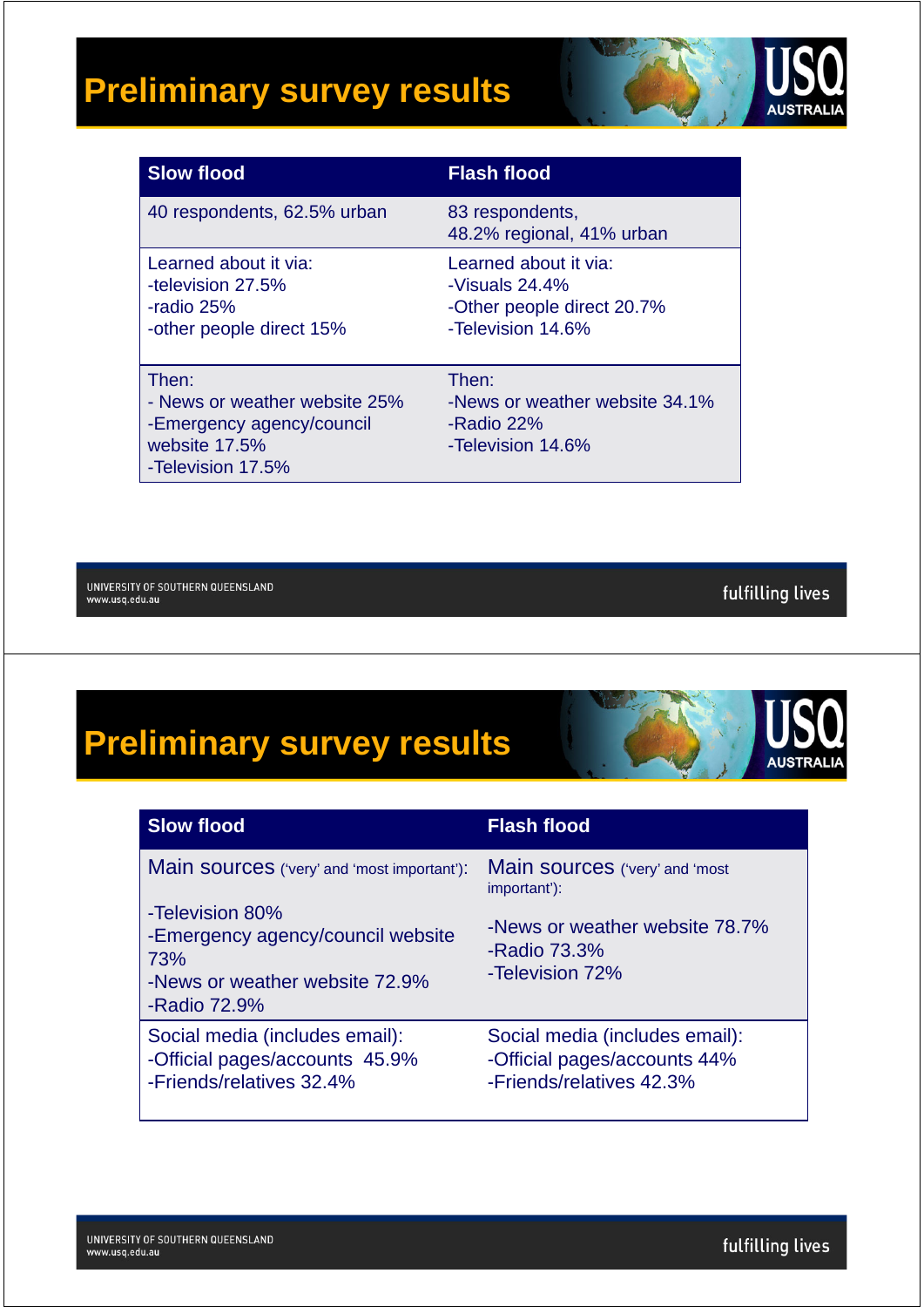

- Age and gender
- **Disaster experience**
- Time taken to look for information
- Those who reported their experience against those who reported their intentions
- What they think others would do in the same situation
- **L** Location
- **Exploratory analysis of Europe vs Australia (small** European sample)

UNIVERSITY OF SOUTHERN QUEENSLAND www.usg.edu.au

#### **What does it mean?**

- **Mobile phones critical to disaster communication**
- WOM, prior experience needs to be tapped into...
- …so we need to proactively get people onto social media
- Radio should be central, used more carefully
- $\blacksquare$  Television too needs to be supplied more footage and story ideas to prevent switch off
- Visuals important, disaster location key information maps should be central to most disaster communication